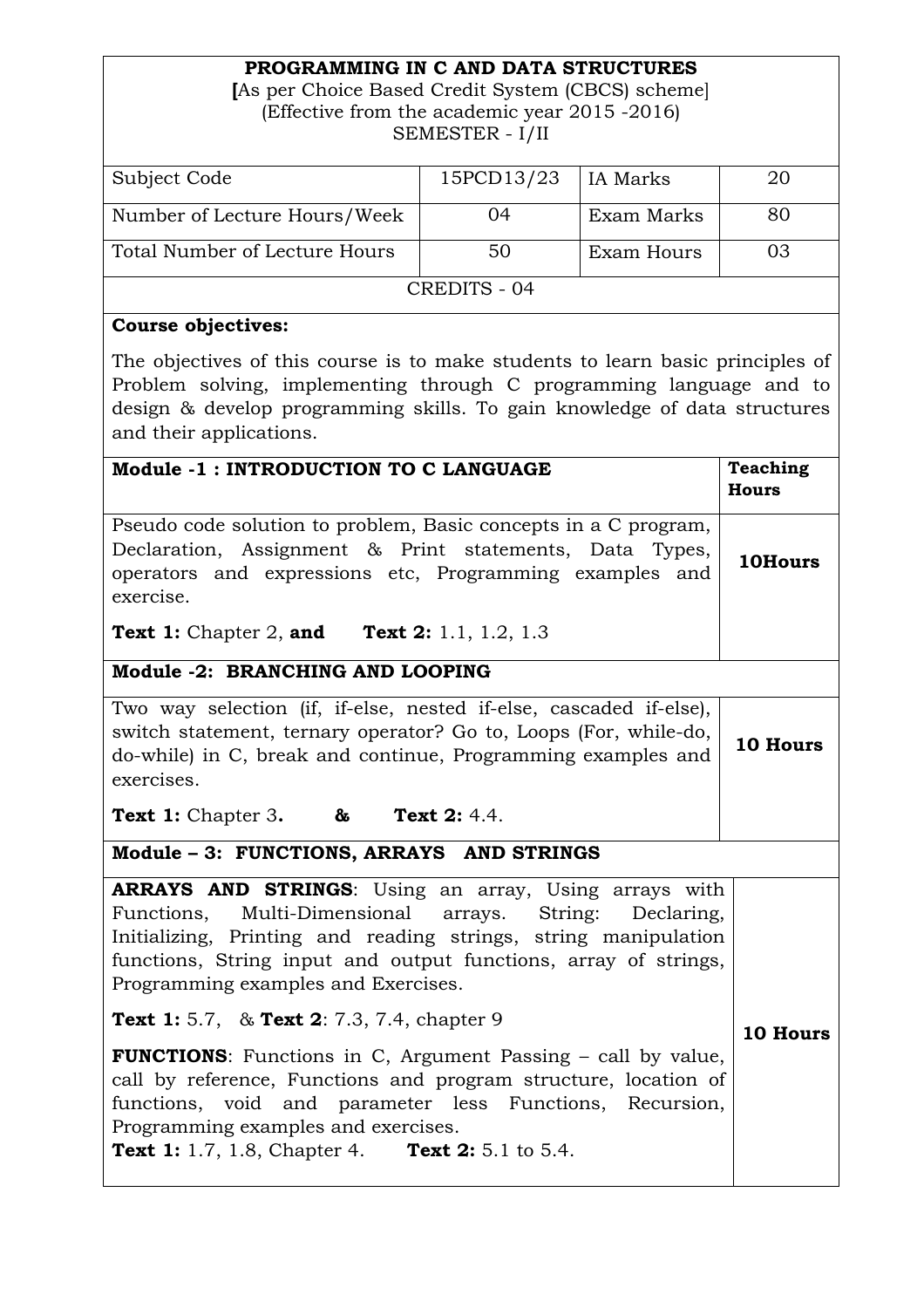| Module-4: STRUCTURES AND FILE MANAGEMENT                                                                                                                                                                                                                                                                                                                         |                    |  |  |
|------------------------------------------------------------------------------------------------------------------------------------------------------------------------------------------------------------------------------------------------------------------------------------------------------------------------------------------------------------------|--------------------|--|--|
| Basic of structures, structures and Functions, Array of<br>structures, structure Data types, type definition, Defining, opening<br>and closing of files, Input and output operations, Programming<br>examples and exercises.<br><b>Text 1:</b> 6.1 to 6.3.<br><b>Text 2:</b> 10.1 to 10.4, Chapter 11.                                                           | 10 Hours           |  |  |
| Module-5: POINTERS AND PREPROCESSORS & Data Structures                                                                                                                                                                                                                                                                                                           |                    |  |  |
| Pointers and address, pointers and functions (call by reference)<br>arguments, pointers and arrays, address arithmetic, character<br>pointer and functions, pointers to pointer , Initialization of pointer<br>arrays, Dynamic memory allocations methods, Introduction to<br>Preprocessors, compiler control Directives, Programming examples<br>and exercises. |                    |  |  |
| Text 2: 12.2, 12.3, 13.1 to 13.7.<br><b>Text 1:</b> 5.1 to 5.6, 5.8.                                                                                                                                                                                                                                                                                             | 10<br><b>Hours</b> |  |  |
| Introduction to Data Structures: Primitive and non primitive<br>data types, Abstract data types, Definition and applications of<br>Stacks, Queues, Linked Lists and Trees.<br>Text 2: 14.1, 14.2, 14.11, 14.12, 14.13, 14.15, 14.16, 14.17, 15.1.                                                                                                                |                    |  |  |
| <b>Course outcomes:</b> On completion of this course, students are able to                                                                                                                                                                                                                                                                                       |                    |  |  |
| • Achieve Knowledge of design and development of C problem solving<br>skills.                                                                                                                                                                                                                                                                                    |                    |  |  |
| • Understand the basic principles of Programming in C language                                                                                                                                                                                                                                                                                                   |                    |  |  |
| • Design and develop modular programming skills.                                                                                                                                                                                                                                                                                                                 |                    |  |  |
| Effective utilization of memory using pointer technology                                                                                                                                                                                                                                                                                                         |                    |  |  |
| • Understands the basic concepts of pointers and data structures.                                                                                                                                                                                                                                                                                                |                    |  |  |
|                                                                                                                                                                                                                                                                                                                                                                  |                    |  |  |
| <b>Question paper pattern:</b>                                                                                                                                                                                                                                                                                                                                   |                    |  |  |
| The question paper will have ten questions.                                                                                                                                                                                                                                                                                                                      |                    |  |  |
| Each full Question consisting of 16 marks                                                                                                                                                                                                                                                                                                                        |                    |  |  |
| There will be 2 full questions (with a <b>maximum</b> of <b>four</b> sub questions)<br>from each module.                                                                                                                                                                                                                                                         |                    |  |  |
| Each full question will have sub questions covering all the topics under                                                                                                                                                                                                                                                                                         |                    |  |  |

• The students will have to answer **5** full questions, selecting one full question from each module.

a module.